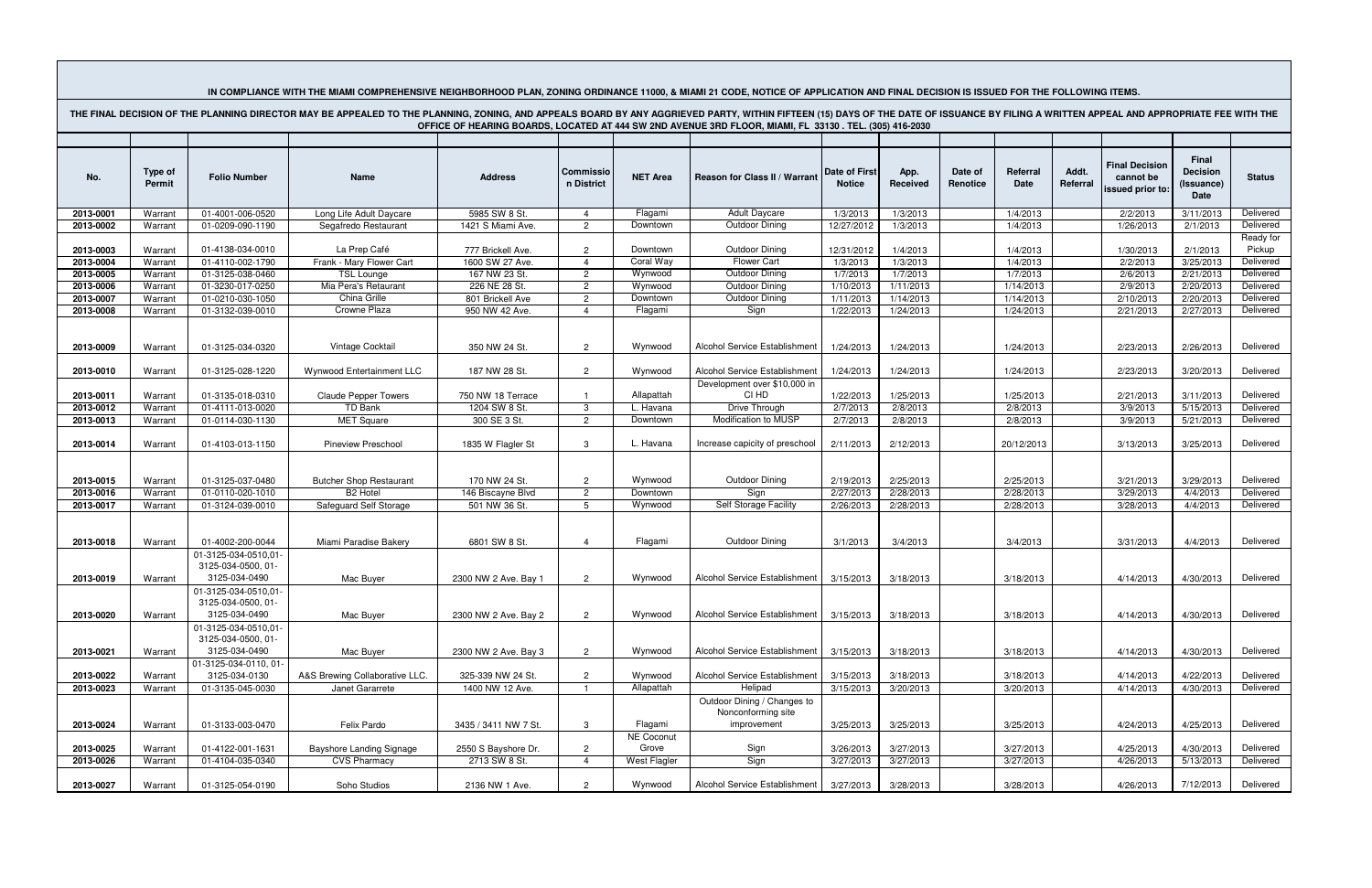| 2013-0028              | Warrant            | 01-3133-023-0060                            | Michel Hand Car Wash                             | 2735 NW 7 St.                     | 3               | Flagami                  | <b>Hand Carwash</b>                                  | 3/25/2013             | 4/2/2013               | 4/3/2013               | 4/24/2013             | 4/25/2013                | Delivered            |
|------------------------|--------------------|---------------------------------------------|--------------------------------------------------|-----------------------------------|-----------------|--------------------------|------------------------------------------------------|-----------------------|------------------------|------------------------|-----------------------|--------------------------|----------------------|
| 2013-0029              | Warrant            | 01-3125-028-1100                            | Pride & Joy                                      | 2800 N. Miami Ave.                | $\overline{2}$  | Wynwood                  | <b>Outdoor Seating</b>                               | 4/10/2013             | 4/11/2013              | 4/16/2013              | 5/10/2013             | 5/13/2013                | Delivered            |
|                        |                    |                                             |                                                  |                                   |                 |                          | Minor Modification to previously                     |                       |                        |                        |                       |                          |                      |
| 2013-0030              | Warrant            | 01-5219-046-0001                            | Unika                                            | 4300 Biscayne Blvd.               | $\overline{2}$  | <b>Upper Eastside</b>    | approved Class II                                    | 4/24/2013             | 2/7/4604               | 4/24/2013              | 5/24/2013             | 6/18/2013                | Delivered            |
|                        |                    |                                             |                                                  |                                   |                 |                          |                                                      |                       |                        |                        |                       |                          | Ready for            |
| 2013-0031              | Warrant            | 01-3207-016-3590                            | <b>Boteco</b>                                    | 916 NE 79 St                      | $\overline{2}$  | <b>Upper Eastside</b>    | <b>Outdoor Seating</b>                               | 4/23/2013             | 4/29/2013              | 4/29/2013              | 5/23/2013             | 9/18/2014                | Pickup               |
| 2013-0032              | Warrant            | 01-3126-039-0010                            | Flea Market                                      | 1200 NW 36 St.                    |                 | Allapattah               | Open Air Retail                                      | 4/26/2013             | 5/3/2013               | 5/3/2013               | 5/26/2013             | 8/14/2013                | Delivered            |
| 2013-0033              | Warrant            | 01-4122-031-0001                            | Outdoor Café                                     | 2601 S Bayshore Dr.               | $\overline{2}$  | NE Coconut<br>Grove      | <b>Outdoor Seating</b>                               | 5/16/2013             | 5/17/2013              | 5/17/2013              | 6/15/2013             | 6/21/2013                | Delivered            |
|                        |                    |                                             |                                                  |                                   |                 |                          |                                                      |                       |                        |                        |                       |                          |                      |
|                        |                    |                                             |                                                  |                                   |                 |                          |                                                      |                       |                        |                        |                       |                          |                      |
| 2013-0034              | Warrant            | 01-0111-050-1070                            | Starbucks                                        | 47 W Flagler St.                  | $\overline{2}$  | Downtown                 | <b>Outdoor Seating</b>                               | 5/11/2013             | 5/17/2013              | 5/17/2013              | 6/10/2013             | 6/21/2013                | Delivered            |
| 2013-0035              | Warrant            | 01-4110-010-0100                            | Alina's Flowers                                  | 2160 SW 8 St.                     | 3               | Little Havana            | <b>Flower Cart</b>                                   | 5/20/2013             | 5/23/2013              | 5/23/2013              | 6/19/2013             | 6/21/2013                | Delivered            |
| 2013-0036              | Warrant            | 01-3218-034-0280                            | Cushman School                                   | 6050 Biscayne Blvd.               | $\overline{2}$  | <b>Upper Eastside</b>    | Educational                                          | 5/24/2013             | 5/29/2013              | 5/29/2013              | 6/23/2013             | 9/20/2013                | Delivered            |
|                        |                    | 01-3125-038-0150                            | The Butcher Shop                                 | 165 NW 23 St.                     | $\overline{2}$  | Wynwood                  | Alcohol Service Establishmen                         | 6/4/2013              | 6/5/2013               |                        |                       | 7/12/2013                | Delivered            |
| 2013-0037<br>2013-0038 | Warrant<br>Warrant | 01-0207-050-1050                            | Mary Brickell Village Hotel, LLC                 | 1001 SW 2 Ave                     | $\overline{2}$  | Downtown                 | Sign Above 50'                                       | 5/30/2013             | 6/6/2013               | 6/5/2013<br>6/6/2013   | 7/4/2013<br>6/29/2013 | 7/26/2013                | Delivered            |
| 2013-0039              | Warrant            | 01-3137-022-0030                            | Hyatt                                            | 300 SE 2 Ave                      | $\overline{2}$  | Downtown                 | Sign Above 50'                                       | 6/5/2013              | 6/6/2013               | 6/6/2013               | 7/5/2013              | 5/14/2014                | Delivered            |
|                        |                    |                                             |                                                  |                                   |                 | NE Coconut               |                                                      |                       |                        |                        |                       |                          | Being                |
| 2013-0040              | Warrant            | 01-4140-058-0001                            | Vizcaya Homes                                    | 3535 Hiawatha Ave                 | $\overline{2}$  | Grove                    | Single Family Home                                   | 6/7/2013              | 6/12/2013              | 6/12/2013              | 7/7/2013              |                          | Processed            |
| 2013-0041              | Warrant            | 01-0210-030-1330                            | 600 Brickell Ave.                                | 600 Brickell Ave.                 | $\overline{2}$  | Downtown                 | <b>Outdoor Seating</b>                               | 6/20/2013             | 6/26/2013              | 7/1/2013               | 7/20/2013             | 7/26/2013                | Delivered            |
|                        |                    | 01-3113-040-                                |                                                  |                                   |                 |                          |                                                      |                       |                        |                        |                       |                          |                      |
|                        |                    | 0730;0740;0750;0770;0<br>790                |                                                  |                                   | 5               | <b>Model City</b>        | Multi-family Affordable Housing<br>Units / Mixed Use |                       |                        |                        |                       |                          | Delivered            |
| 2013-0042<br>2013-0043 | Warrant<br>Warrant | 01-3133-008-0130                            | Seventh Avenue Transit Village<br>Manual Carwash | 6145 NW 7 Ave.<br>1684 NW 27 Ave. |                 | Flagami                  | <b>Hand Carwash</b>                                  | 6/27/2013<br>7/3/2013 | 7/1/2013<br>7/3/2013   | 7/1/2013<br>7/3/2013   | 7/27/2013<br>8/2/2013 | 8/8/2013<br>8/6/2013     | Delivered            |
|                        |                    |                                             |                                                  |                                   |                 |                          |                                                      |                       |                        |                        |                       |                          |                      |
| 2013-0044              | Warrant            | 01-3125-034-0010                            | 2400 NW 2 Ave LLC                                | 2400 NW 2 Ave.                    | $5^{\circ}$     | Wynwood                  | Alcohol Service Establishmen                         | 7/9/2013              | 7/10/2013              | 7/10/2013              | 8/8/2013              | 8/22/2013                | Delivered            |
|                        |                    |                                             |                                                  |                                   |                 |                          |                                                      |                       |                        |                        |                       |                          |                      |
| 2013-0045              | Warrant            | 01-3125-032-0410                            | CG LLC                                           | 331 NW 26 St.                     | 5               | Wynwood                  | Alcohol Service Establishment                        | 7/9/2013              | 7/10/2013              | 7/10/2013              | 8/8/2013              | 8/22/2013                | Delivered            |
| 2013-0046              | Warrant            | 01-3125-032-0440                            | Wynwood Building LLC                             | 2750 NW 3 Ave.                    | -5              | Wynwood                  | Alcohol Service Establishment                        | 7/9/2013              | 7/10/2013              | 7/10/2013              | 8/8/2013              | 8/22/2013                | Delivered            |
|                        |                    |                                             |                                                  |                                   |                 |                          |                                                      |                       |                        |                        |                       |                          |                      |
| 2013-0047              | Warrant            | 01-3125-029-0520                            | Papaloko4kids Inc.                               | 2703 NW 2 Ave.                    | -5              | Wynwood                  | Alcohol Service Establishment                        | 7/9/2013              | 7/10/2013              | 7/10/2013              | 8/8/2013              | 8/22/2013                | Delivered            |
|                        |                    |                                             |                                                  |                                   | -5              |                          |                                                      |                       |                        |                        |                       |                          | Delivered            |
| 2013-0048<br>2013-0049 | Warrant<br>Warrant | 01-3125-033-0040<br>01-0206-010-1120        | Starboard Florida VII LLC<br>Amistad Sign        | 255 NW 25 St.<br>571 SW 9 St.     | 3               | Wynwood<br>Little Havana | Alcohol Service Establishment<br>Sign Above 50'      | 7/9/2013<br>7/12/2013 | 7/10/2013<br>7/12/2013 | 7/10/2013<br>7/12/2013 | 8/8/2013<br>8/11/2013 | 8/22/2013<br>10/17/2013  | Delivered            |
|                        |                    |                                             |                                                  |                                   |                 |                          |                                                      |                       |                        |                        |                       |                          |                      |
| 2013-0050              | Warrant            | 01-3125-029-0530                            | R House Inc.                                     | 2727 NW 2 Ave.                    | -5              | Wynwood                  | Alcohol Service Establishment                        | 7/15/2013             | 7/16/2013              | 7/16/2013              | 8/14/2013             | 8/22/2013                | Delivered            |
|                        |                    |                                             |                                                  |                                   |                 |                          |                                                      |                       |                        |                        |                       |                          |                      |
| 2013-0051              | Warrant            | 01-0200-010-1071                            | 5th Street Marina / Fitness Center               | 341 NW S. River Dr.               | 3               | Little Havana            | <b>Recreational Establishment</b>                    | 7/15/2013 I           | 7/17/2013              | 7/17/2013              | 8/14/2013             | 12/10/2013               | Delivered            |
| 2013-0052              | Warrant            | 01-4139-123-0450                            | <b>Outdoor Restaurant Seating</b>                | 34 SW 13 St. # R1                 | $\overline{2}$  | Downtown                 | <b>Outdoor Seating</b>                               | 7/22/2013             | 7/25/2013              | $\frac{7}{25/2013}$    | 8/21/2013             | 8/22/2013                | Delivered            |
| 2013-0053              | Warrant            | 01-3136-002-0340                            | Aspira of Florida                                | 1900 NE Miami Ct.                 | $\overline{2}$  | Wynwood                  | New 3 Story School                                   | 7/25/2013             | 7/29/2013              | 7/29/2013              | 8/24/2013             | 9/25/2013                | Delivered            |
|                        |                    |                                             |                                                  |                                   |                 |                          |                                                      |                       |                        |                        |                       | $9/13/2013 -$<br>Revised |                      |
| 2013-0054              | Warrant            | 01-4138-139-0001                            | Box Park                                         | 1111 SW 1 Ave                     | $\overline{c}$  | Downtown                 | <b>Outdoor Seating</b>                               | 8/6/2013              | 8/7/2013               | 8/7/2013               | 9/5/2013              | 6/18/2014                | Delivered            |
| 2013-0055              | Warrant            | 01-4105-035-0010                            | Sunshine Dade Car Wash                           | 4196 W Flagler St.                | $\overline{4}$  | <b>West Flagler</b>      | Auto Car Wash                                        | 7/30/2013             | 8/7/2013               | 8/7/2013               | 8/29/2013             | 9/3/2013                 | Delivered            |
|                        |                    |                                             |                                                  |                                   |                 |                          |                                                      |                       |                        |                        |                       |                          |                      |
|                        |                    |                                             |                                                  |                                   |                 |                          |                                                      |                       |                        |                        |                       |                          |                      |
| 2013-0056              | Warrant            | 01-3124-017-1310                            | The District                                     | 190 NE 46 St.                     | $5\phantom{.0}$ | Little Haiti             | <b>Outdoor Seating</b>                               | 8/1/2013              | 8/7/2013               | 8/7/2013               | 8/31/2013             | 9/19/2013                | Delivered            |
| 2013-0057              | Warrant            | 01-4001-001-0620                            | My Home Elder Care                               | 5854 W Flagler St                 | $\overline{4}$  | Flagami                  | <b>Adult Daycare</b>                                 | 8/21/2013             | 8/22/2013              | 8/22/2013              | 9/20/2013             | 9/26/2013                | Delivered            |
|                        |                    | 01-3136-009-1640; 01-<br>3136-009-1650; 01- |                                                  |                                   |                 |                          |                                                      |                       |                        |                        |                       |                          |                      |
| 2013-0058              | Warrant            | 3137-031-0040                               | Gold Rush                                        | 29 NE 11 St.                      | $\overline{2}$  | Downtown                 | Alcohol Service Establishment                        | 8/23/2013             | 8/23/2013              | 8/23/2013              | 9/22/2013             | 11/4/2013                | Delivered            |
|                        |                    |                                             |                                                  |                                   |                 |                          |                                                      |                       |                        |                        |                       |                          | Being                |
| 2013-0059              | Warrant            | 01-3207-029-0050                            | Little River Recovery House                      | 237 NE 80 Terrace                 | $5\phantom{.0}$ | Little Haiti             | <b>Community Support Facility</b>                    | 8/28/2013             | 8/29/2013              | 8/29/2013              | 9/27/2013             |                          | Processed            |
|                        |                    |                                             |                                                  |                                   |                 | NE Coconut               |                                                      |                       |                        |                        |                       |                          |                      |
| 2013-0060              | Warrant            | 01-4121-047-0020                            | Lokal                                            | 3190 Commodore Plaza              | $\overline{2}$  | Grove                    | <b>Outdoor Seating</b>                               | 8/26/2013             | 8/29/2013              | 8/29/2013              | 9/25/2013             | 10/23/2013               | Delivered            |
|                        |                    |                                             |                                                  |                                   |                 |                          |                                                      |                       |                        |                        |                       |                          |                      |
|                        |                    |                                             |                                                  |                                   |                 |                          | Improvements & Renovations                           |                       |                        |                        |                       |                          |                      |
| 2013-0061              | Warrant            | 01-3114-035-1800                            | African Square                                   | 1428 NW 62 St.                    | 5               | <b>Model City</b>        | to a Recreational Facility                           | 8/30/2013             | 8/30/2013              | 8/30/2013              | 9/29/2013             |                          | 10/17/2013 Delivered |